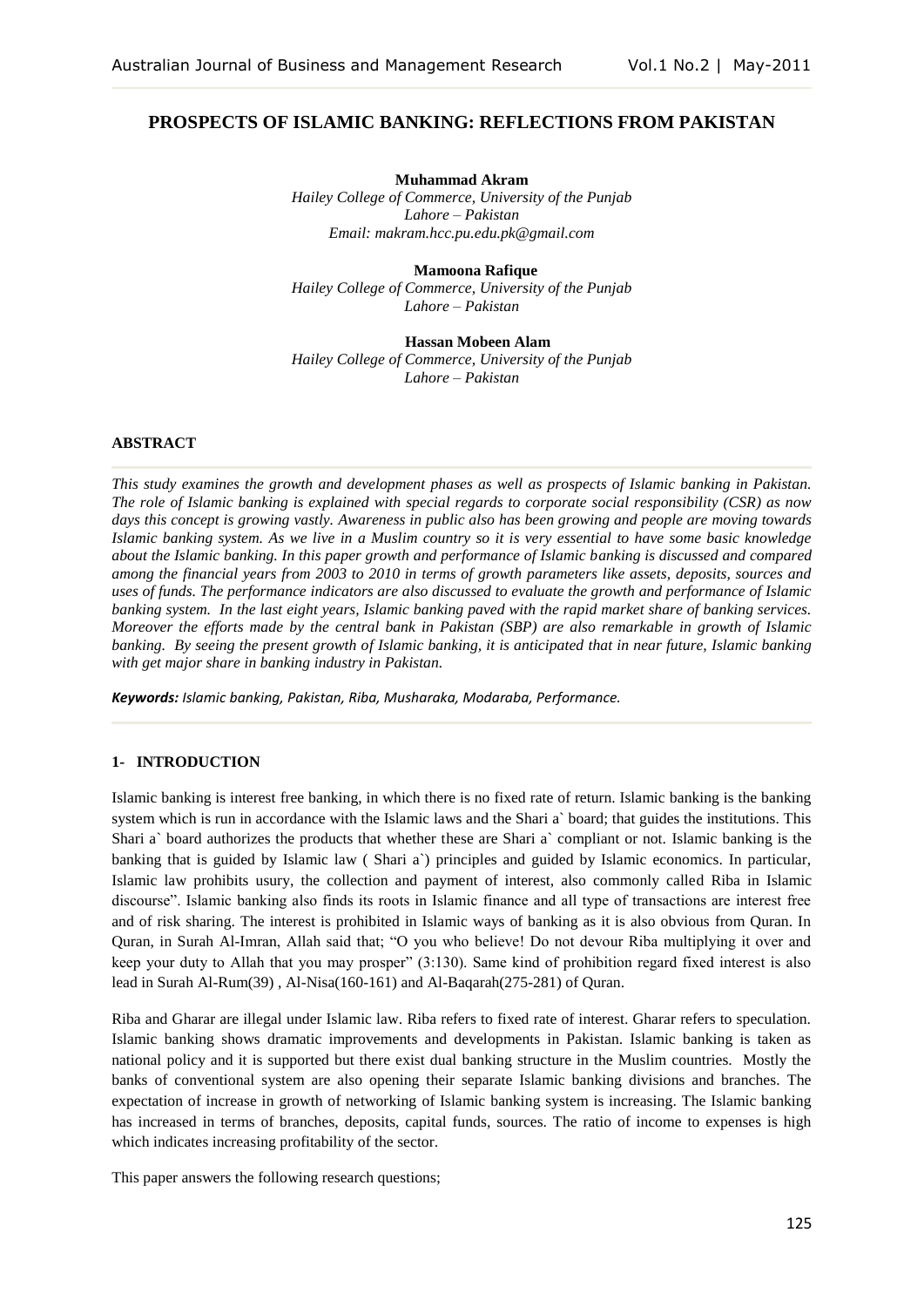*RQ.1* What is Islamic banking?

*RQ.2* What is the role and progress of Islamic banking?

*RQ.3* what is the growth and development phases of Islamic banking?

*RQ.4* What are the prospects of Islamic banking?

## **2- HOW 'ISLAMIC' IS ISLAMIC BANKING**

Islamic banking has an important characteristic that it supports the risk sharing between investor, bank and user of fund. This feature is not in other banking system. Islamic banking system is Islamic in a way that it is guided by Islamic laws which defines some rules and guidelines for proper functioning of Islamic system and these are described in the following headings;

#### **2.1- Islamic banking in theory**

There are 4 basic rules for Islamic banking and finance. These are described bellow;

**1)** Risk sharing **2)** Materiality **3)** No exploitation **4)** No financing for sinful activities.

Risk is shared among investor, bank and fund user. Materiality means a real transaction must exist.. Contractual parties should not be exploited. Transaction should not be financed which are forbidden by Islamic law. Profit and loss sharing ratio is pre-determined in PLS transactions. Profit and loss sharing in Islamic banking can eliminate inflation, unemployment and poverty (Warde, 2000).

This also promotes long term financing and it is important feature of Islamic banking (Zaher & Hassan, 2001). Islamic banking has two types of transactions one is participatory and second is non-participatory (Sundarajan & Errico, 2002; and Khan, 2010).

#### **2.2- Islamic banking in practice**

The PLS financing are: Mudaraba, Musharaka, and Sukuk. While the non-PLS sharing financing are: Murabaha, Ijara, ijara wa iqtina, Bai'salam, Bai'muajjal, Musawama and qarz-e-hassana. Currently there is a criticism about the functioning or features of Islamic banking. Hawary et al (2004) and Zaman (2008) criticize the Islamic banking in the following way;

Mostly Islamic banking transaction are based on non risk sharing so in this way the Islamic banking is not sharing the risk. In the same way non materialistic transactions are there, that is, there is no actual transfer of title in the sale and purchase transfers. Fee charges are also there as in commercial banking and this is exploitation. They also criticize that the transactions named as contract are termed as Islamic as it is very clear from above debate that all the products, functions and certificates are non-Islamic and we are just using the name Islamic.

But criticism at one side, the Islamic banking doing banking in Islamic way; as every bank or institution has its own Shari a` board and this Shari a` board leads by two or three Islamic scholars or ulma who certify the products as Shari a` compliant, which are offered by Islamic bank or Islamic financial institutions.

### **3- ROLE OF ISLAMIC BANKING FOR CORPORATE SOCIAL RESPONSIBILITY**

Islamic banking has also playing the great role in the area of corporate social responsibility. As the social responsibility is emphasized by Islam; Islam said that you must take great care of others as you take care of yourself. So, in Islamic banking sector there is also need of corporate social responsibility and it playing its role by investing in the companies who deals mainly in that or by taking action or steps in the social responsibility of corporate. In ethical principles of Islam social behavior is one of the principles and Islam takes care as a whole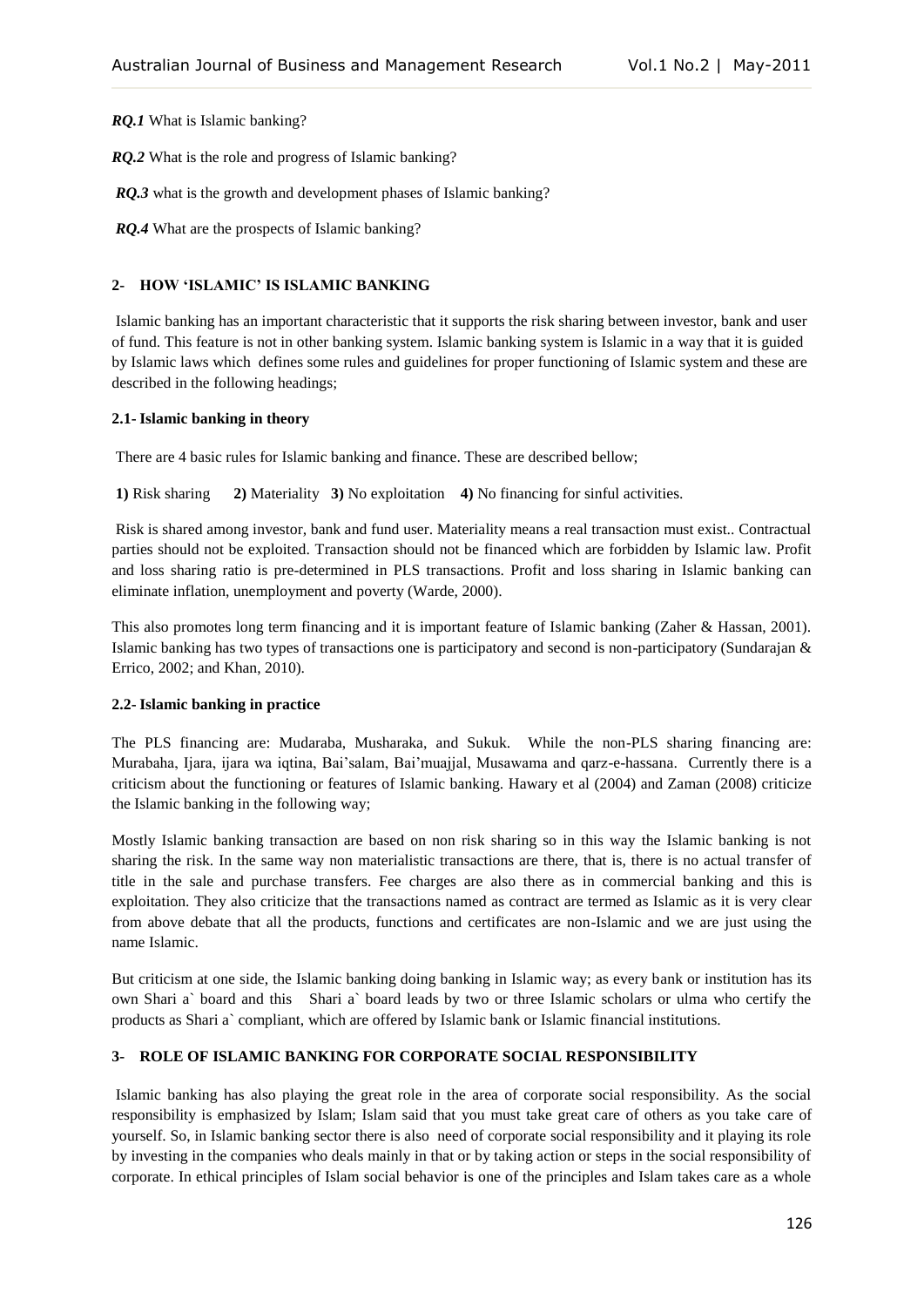of human well being (Uddin, 2003). "Every soul will be in pledge of its deeds" (Quran 74:38). So every human being has right to be socially respected. If a Muslim investor invest in a company which involve in activities that are forbidden by Shari a` then investor must withdraw his investment (Ullah and Jamali, 2010).

Islamic banking should invest in those companies that are socially responsible and Shari a` compliant (Beekun and Badawi, 2005). If the any Islamic bank or financial institution or company uses the natural resources of the area it should compensate the peoples of that area in which company operates (Ullah and Jamali, 2010).

## **4- ISLAMIC BANKING IN PAKISTAN**

The central bank plays vital role in establishing the Islamic banking in accordance with the rules of Islamic laws. State Bank of Pakistan has framed rules regarding Islamic banking system in Pakistan in December 2001 (Ahmed et al., 2010). The state bank of Pakistan has established the separate Islamic banking department for the proper functioning of Islamic banking in Pakistan. SBP has great effort for the growth of Islamic banking as it introduced the 12 Islamic modes of financing for the proper establishment of Islamic banking while replacing the existing system. The SBP is commited to uplift the Islamic banking in Pakistan. The first full fledge Islamic bank established in Pakistan is the Meezan Bank Limited in March 20, 2002 (SBP Report, 2002).

The Islamic inter-bank market has been changed under the rules of state bank of Pakistan as the Karachi Inter Bank Offered Rate (KIBOR) has been replaced with Islamic Inter Bank Offered Rate (IIBOR) (Kazmi, 2009)

There is always resistance to change, but when change is occured in any field and processes and convention, this creates a lots of improvements in that area. Same is the case with the Islamic banking system that when this concept comes, less number of people are there to accept but when this banking system implement and working efficiently, peoples become aware of that, then this system run progressively (Akhter et al, 2011).

In December 2010 the SBP reported that the Islamic banking has been introduced parallel to the existing conventional banking system, the Islamic banking was growing tremendously.

SBP provides the fair chance to Islamic banking to grow along with the conventional banking. The total assets of Islamic banks increased to Rs. 323 billion and the deposits increased to Rs. 245 billion (Raza, 2009). Now there are 6 fully fledged banks and 12 conventional banks with 337 branches working in Pakistan in different cities (SBP annual reports, 2003-07).

### **5- GROWTH OF ISLAMIC BANKING**

The growth of Islamic banking can be inferred from many parameters as its products and increase in number of products, its increase in deposits' amounts and its facilities of providing loans to customers through Islamic modes of financing. The growth of Islamic banking can be evaluated from the following parameters.

The products offered by full fledge Islamic banks are discussed below with some specific details.

### **Asst side**

| <b>Product</b>        | <b>Islamic modes of financing</b> | <b>Type of product</b>    |
|-----------------------|-----------------------------------|---------------------------|
| Car                   | <i>liara</i>                      | Consumer                  |
| Easy home             | Diminishing musharaka             | Easy buy/replace/renovate |
| Short term financing  | Murabaha                          | Corporate/SME             |
| Long term financing   | Ijara/Diminishing musharaka       | Corporate                 |
| Bill purchase(usance) | Murabaha                          | Corporate/SME             |
| Bill purchase(sight)  | Salam                             | Corporate/SME             |
| Meezan tijarah        | Agency and sale                   | Corporate/SME/commercial  |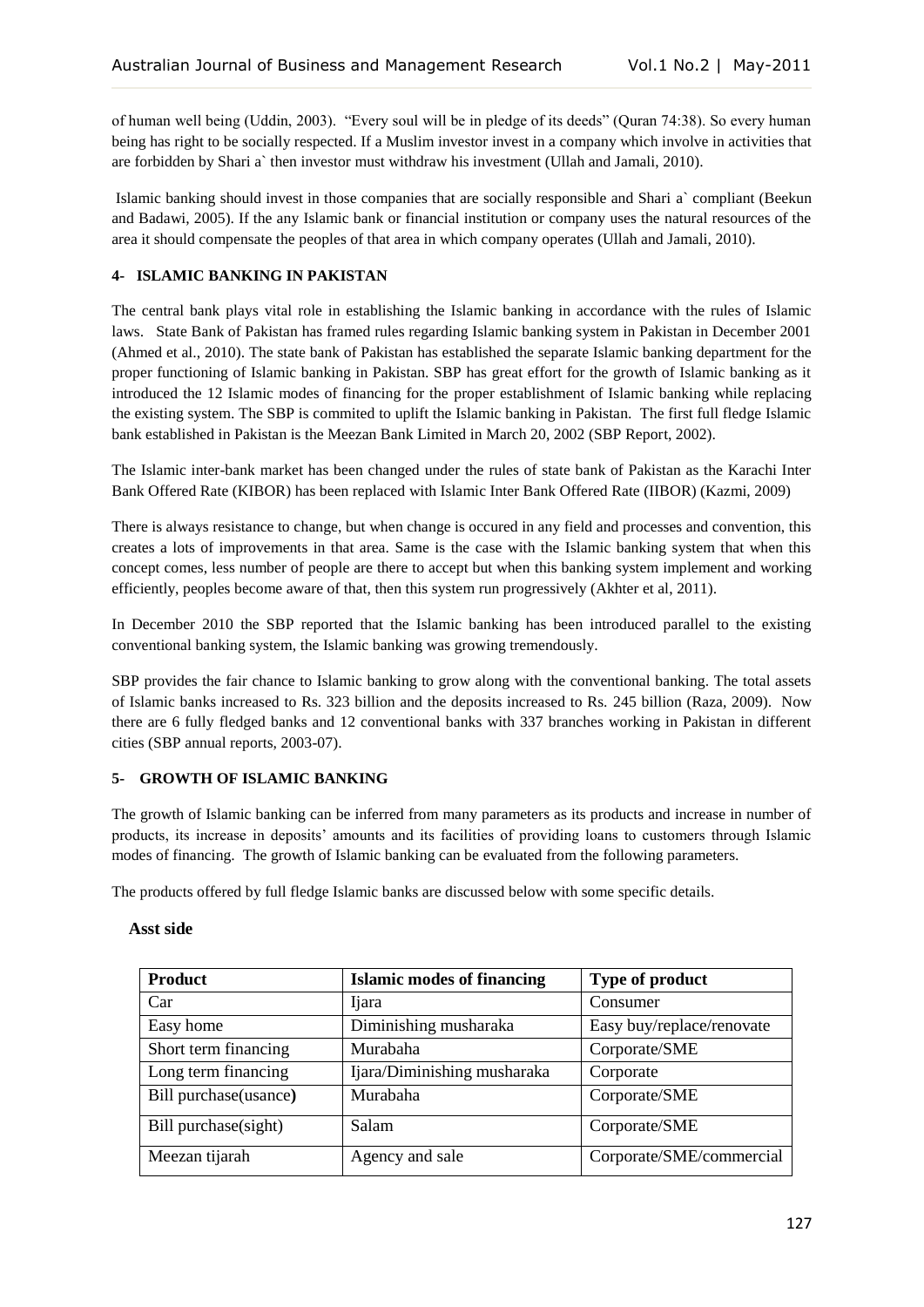| <b>Export finance</b>                   | Murabah               | Corporate                |
|-----------------------------------------|-----------------------|--------------------------|
| Commercial construction<br>and purchase | Diminishing musharaka | Corporate/SME            |
| Shirkatul malik                         | Musharaka             | Commercial/corporate/SME |
| Financing for service                   | Service ijara         | Corporate/commercial     |
| Pre/post-shipment export<br>finance     | Export-murabah        | Commercial/corporate/SME |

## **Liability side**

| product                    | <b>Islamic mode of financing</b> | Type of product  |
|----------------------------|----------------------------------|------------------|
| Current account            | Qard                             | Current/checking |
| Saving account             | Mudaraba                         | Checking         |
| Karobari munafa account    | Mudaraba                         | Saving           |
| FCY current account        | Qard                             | Checking         |
| FCY saving account         | Mudaraba                         | Checking         |
| FCY term certificate       | Mudaraba                         | Term deposit     |
| Meezan providence          | Mudaraba                         | Term deposit     |
| certificate                |                                  |                  |
| Special musharaka          | Musharaka                        | Term deposit     |
| certificate                |                                  |                  |
| Meezan business plus       | Mudaraba                         | Current account  |
| Albaraka incentive account | Mudaraba                         | Saving           |
| Charity account            | Mudaraba                         | Saving           |
| Khushal saving plan        | Mudaraba                         | Term             |

(Source: Islamic banking department, SBP, 2008)

So, it is clear from above tabulation that all the Islamic banks and Islamic branches of conventional banks are offering different products and services parallel to conventional banks with more ease and in accordance with Shari`a. all the products and services are free from fixed return rates. These products are growing very rapidly. It is very clear from above discussion that the Islamic banks are not providing personal loans to the consumer as well as Islamic branches of commercial banks are not offered personal loans. The total assets of Islamic banking have been increased during 2004-08 from 44 billion to 276 billion. Increase in total deposits during 2003-08 from 8 billion to 202 billion. The total market share of Islamic banking to overall banking in investment is 4.4% in 2008 (SBP Annual Report, 2008).

The growth of Islamic banking can be seen from the increase in the sources and uses of funds of Islamic banking. The increase in sources and uses showed in the following table mentioning years from 2003 to 2010 taken from performance review report of SBP;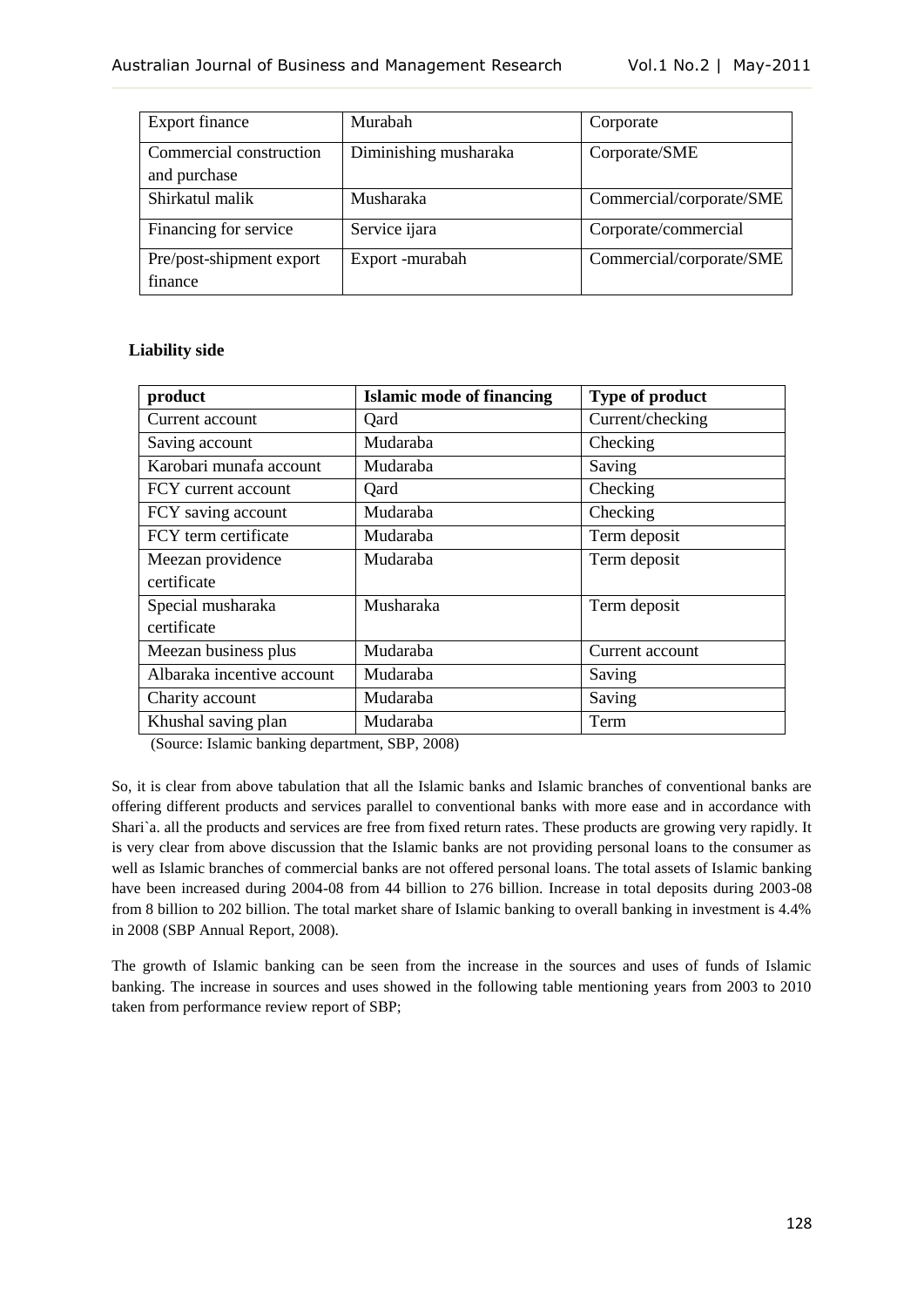#### **Figure 1**



## Source: Performance Review Report of SBP, FY 2003-2010

In the analysis of increase in the sources of fund of Islamic banks, it is observed that there is continuous increase in the deposits which shows the growth in the deposit funds. There is also increase in the capital funds up to Rs 43.5 billion. While in case of borrowings there is increase till 2007 but in 2008 borrowings decline dramatically, then it has increased again. So the slump in the borrowings shows betterment in 2008. As when we compared 2007 with 2010, this comparison shows that the borrowings have declined which shows the improvement in the sources.

### **Figure 2**

Source: Performance Review Report of SBP, FY 2003-2010

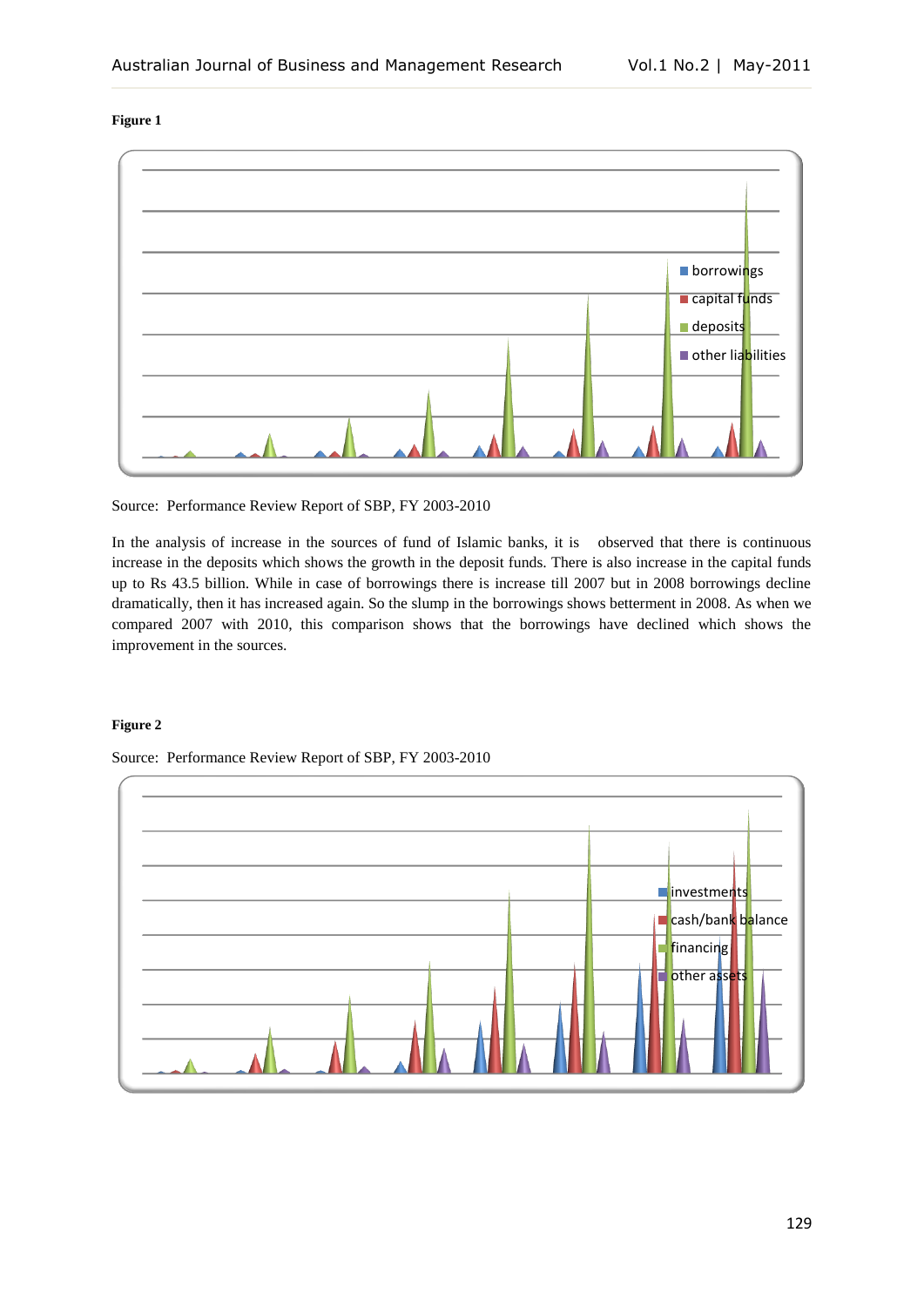Analysis of uses of funds shows that there is continuous increase in investments, cash/bank balance and in other assets while in case of financing activities there is small amount of decrease in 2009 while it will again increase. As when we compared year 2008 with year 2010 there is increase in financing activities which shows improvements in the uses of funds. Analyzing the overall picture of sources and uses of funds of Islamic banking we come to know that the Islamic banking sector has been growing rapidly. It also tells that growth of Islamic banking is consistent and steady.

Whenever, there are different types of banking there is increase in efficiency of banks and service quality because of competition (Berger et al., 1993). In the presence of different banking system competition is there and one type of banking may take competitive advantage on the other (Carvallo and Kasman, 2005). The Islamic banks performed better as compared to other system (Bader et al., 2008). As the time passes there is increase in the efficiency of the Islamic banking system (Bader et al., 2008).

The performance of Islamic banking can be seen from the analysis which shows the performance has been increased. In 1998 the performance is 58% and in 2003, the performance is round about 81% (Ahmed et al., 2007). Environmental and cultural differences also affect the performance of Islamic banking (Brown and Skully, 2004). There is improvement in performance of Islamic banking (Hassan, 2005). In recent years efficiency, in terms of cost, of Islamic banking is greater than conventional banking (Ahmed et al., 2007).

There are various performance indicators through which the performance of Islamic banking can be evaluated. Thus in the same way through the evaluated performance the growth of the Islamic banking can be jugged very easily.

It is the common observation that if the organization is performing well it will grow in present as well as in future. So the various measures will be given in the following table with their yearly comparison as the performance will have to be evaluated. In the following table the performance of Islamic baking showed with various performance indicators and through this performance will have to be analyzed from financial year 2003 to September 2010. The following data has been taken from performance review report of State Bank of Pakistan.



**Figure 3**

Source: Performance Review Report of SBP, FY 2003-2010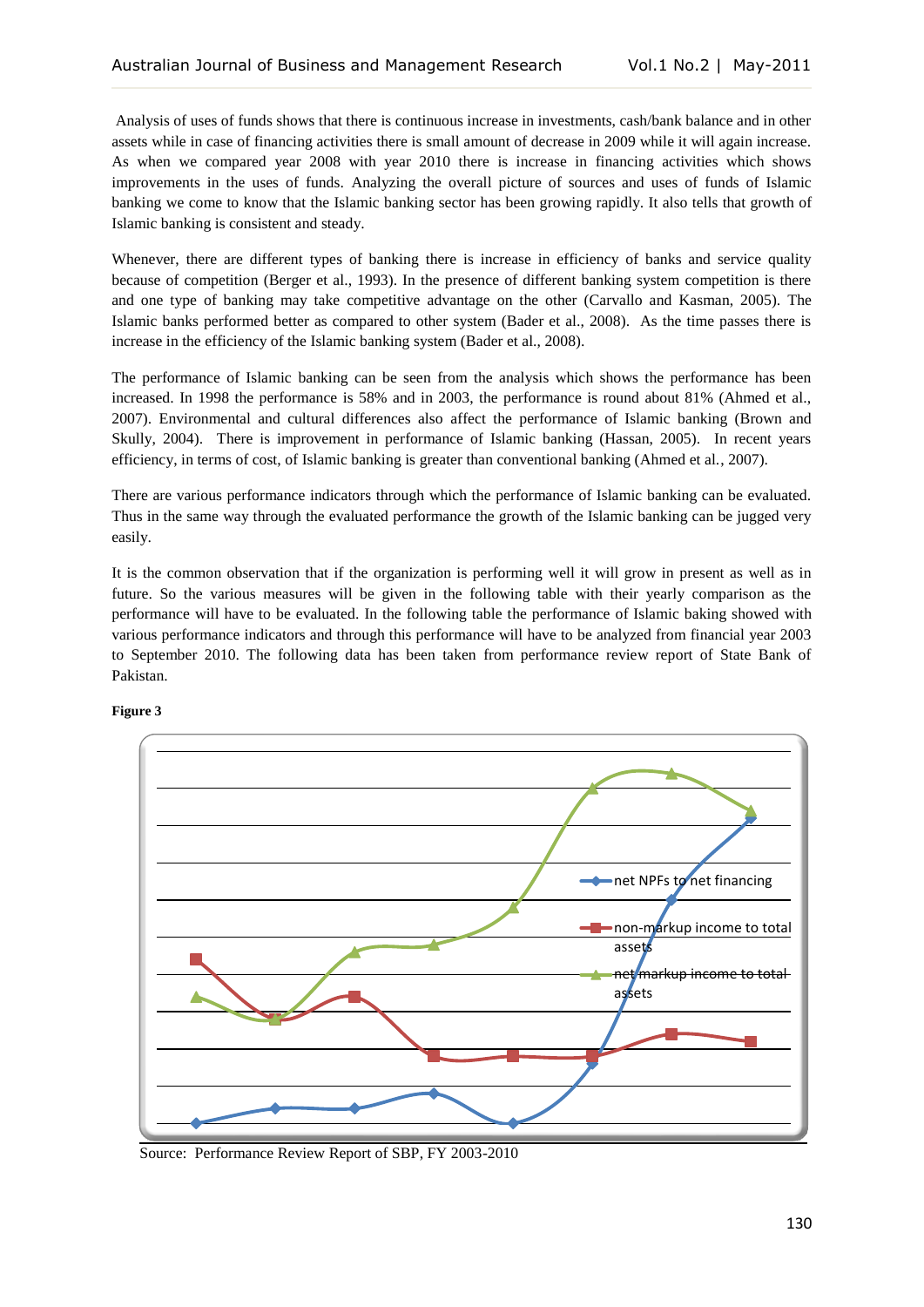By analyzing the above data we come to know that, the growth in assets, financing and deposits show downward trend. Return on assets also declining while the expenses to income ratio shows upward trend. Nonperforming financing also decreasing. Net markup income is increasing up to 4.2% in 2010.

Although the overall performance of the Islamic banking has been decreased but this decrease is less as compared to the conventional banking which shows that the growth in Islamic banking is prevailing in this system. The Islamic banking year on year growth is 27.8% (SBP, 2010). If we looking just on the net income then it will come to know that although there is declining in growth but the income earning on assets has been increasing till September 2010.

## **6. MARKET SHARE AND YoY GROWTH OF ISLAMIC BANKING**

The growth of Islamic banking can also be observed in the terms of Islamic banking share in overall banking industry and can also be inferred from discussing year on year growth of Islamic banking. All this is showed in the following table of the financial years from 2003 to 2010. This data has been taken from the Islamic banking department of state bank of Pakistan.



Source: Performance Review Report of SBP, FY 2003-2010

### **Figure 4**



Source: Performance Review Report of SBP, FY 2003-2010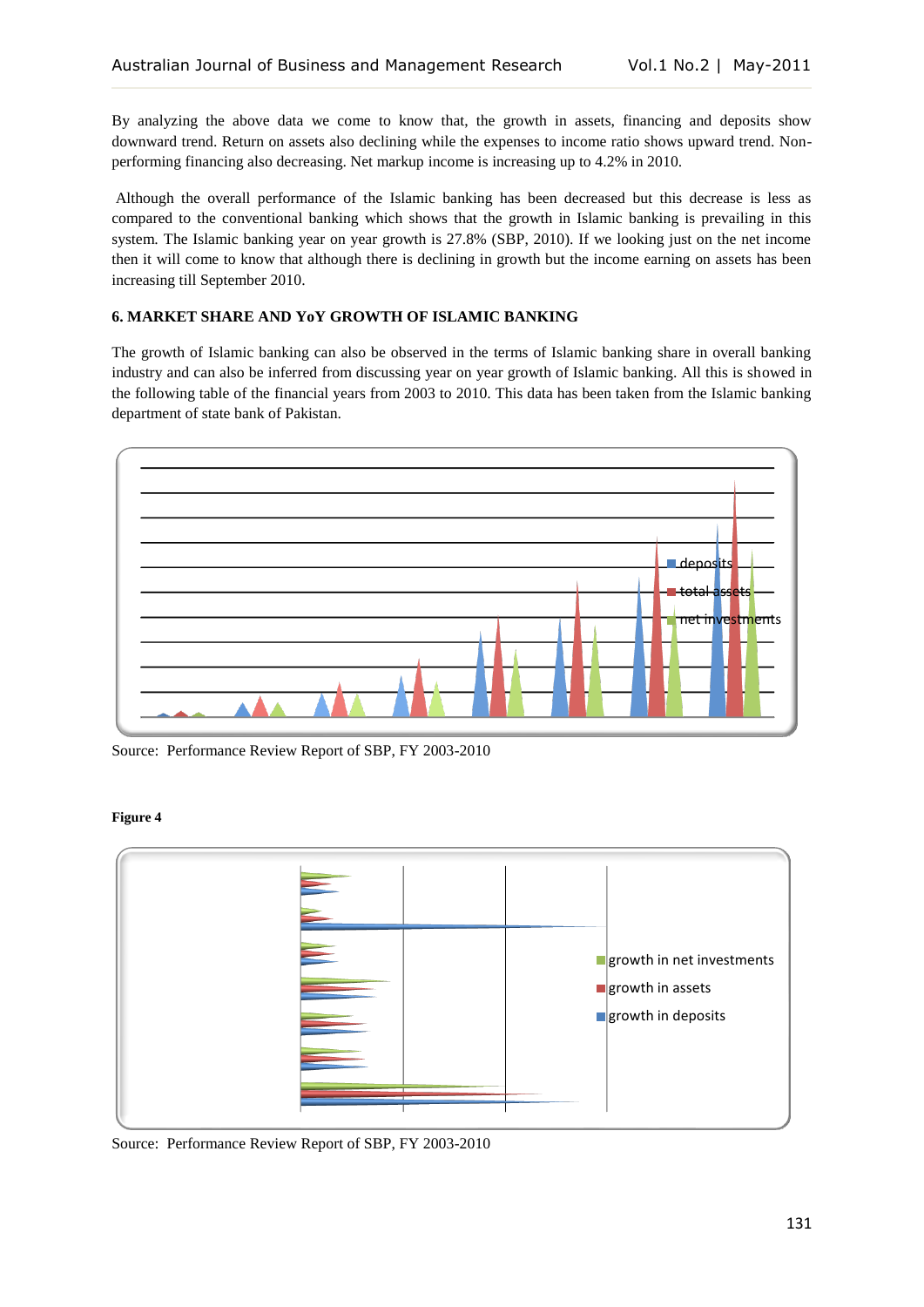This growth table and graphs shows that the deposits has been increased from just Rs 8 billion in2003 up to Rs 390 billion and the year on year growth in deposits is 38%. The total asset of Islamic banking share has been increased up to 6.7% and the growth of its share is also consistent. The investment growth rate is reached to 49.8%.

The overall year on year growth of Islamic bank is 39.27%. In the same way the overall market share of Islamic banks of the banking industry reached to 6.7%. As well as the overall growth in assets, investments and deposits has been reached up to Rs 401.7 billion. So this analysis shows the consistency in the growth and it also tells that Islamic banking sector is increasing very rapidly and the various improvements are also there which tells that this sector will also grow in the near future.

### **7- PROSPECTS OF ISLAMIC BANKING**

In nut shell from above discussion it is concluded that the Islamic banking sector is growing consistently and it is expected that it will grow in future also. The Islamic banking is different from traditional and conventional banking. As Pakistan is the Muslim country, so there is lots of chances of improving the Islamic banking network and there will be more chances to grow.

Malaysia was the first country who playing vital role in establishing Islamic banking system. Now this trend moved from Malaysia to Pakistan and so in Pakistan a vast network of Islamic banking system has been established. The branches of Islamic banking network will also be increased in future as it is obvious from the comparison of year 2008 and 2010 in the terms of Islamic banking branches that, the number of branches has been increased from 649 to 751 during 2008-10 (SBP Annual Report, 2010).

Now the most of the conventional banks are willing to Islamic banking network. The commercial banks are also opening the new separate branches of Islamic banking under separate head. Due to globalization the Islamic banking network has moved to the other Muslim and non-Muslim countries such as UK, USA, Canada, Malaysia, Spain, Qatar, Kuwait, Iran etc. this also proves that Islamic banking system will be flourished in future not only in the Pakistan but over the world. The expansion of this is the only reason that it is interest free banking network.

Islamic banking is the banking which is Shari a` compliant (Holden). Islamic bank will perform better than conventional banking (Bader et al., 2008). In functioning the Islamic bank performing well, its main function is to promote trade (Humayoun et al., 2010).

In previous decades, the Islamic banking has grown tremendously (Ahmed et al., 2010). As the growth increase the banking sector have to faces some challenges and these must be overcome (Hesse, 2000). The Islamic banking will be more performing if there even low level improvements are taken (Imam and Kapudar, 2010). Islamic banking is playing vital role in the growth of economy with special reference to corporate social responsibility (Ullah and Jamali, 2010). Greater efficiency will more satisfy the customers (Hassan, 2007). As Islamic banking is interest free so it can avert the banking crisis because interest based system is the main troubleshooting in crisis Mehta, 2008).

## **8- CONCLUSIONS**

Islamic banking is Riba free and trade oriented banking system. Islamic banking is based on profit and loss sharing mechanism. The performance of Islamic bank is remarkable. As it is concluded from the above discussion that the performance and efficiency of the Islamic banking is increasing in the Islamic countries as well as in Pakistan. The growth of Islamic banking in Pakistan is also on the fast track as SBP is well committed to promote this sector. Where substitutes are available, there originates competition in financial sector. The same case is in banking sector, there are different types of banking and its functioning in the market and this created competition between conventional banking and Islamic banking. This competition will also create a big challenge for Islamic banking. If in competitive environment the Islamic banking is growing and performing well, it means it has the potential for more betterment and improvements. Cultural differences also affect the Islamic banking. Under the umbrella of central bank, the Islamic banking has great way to go.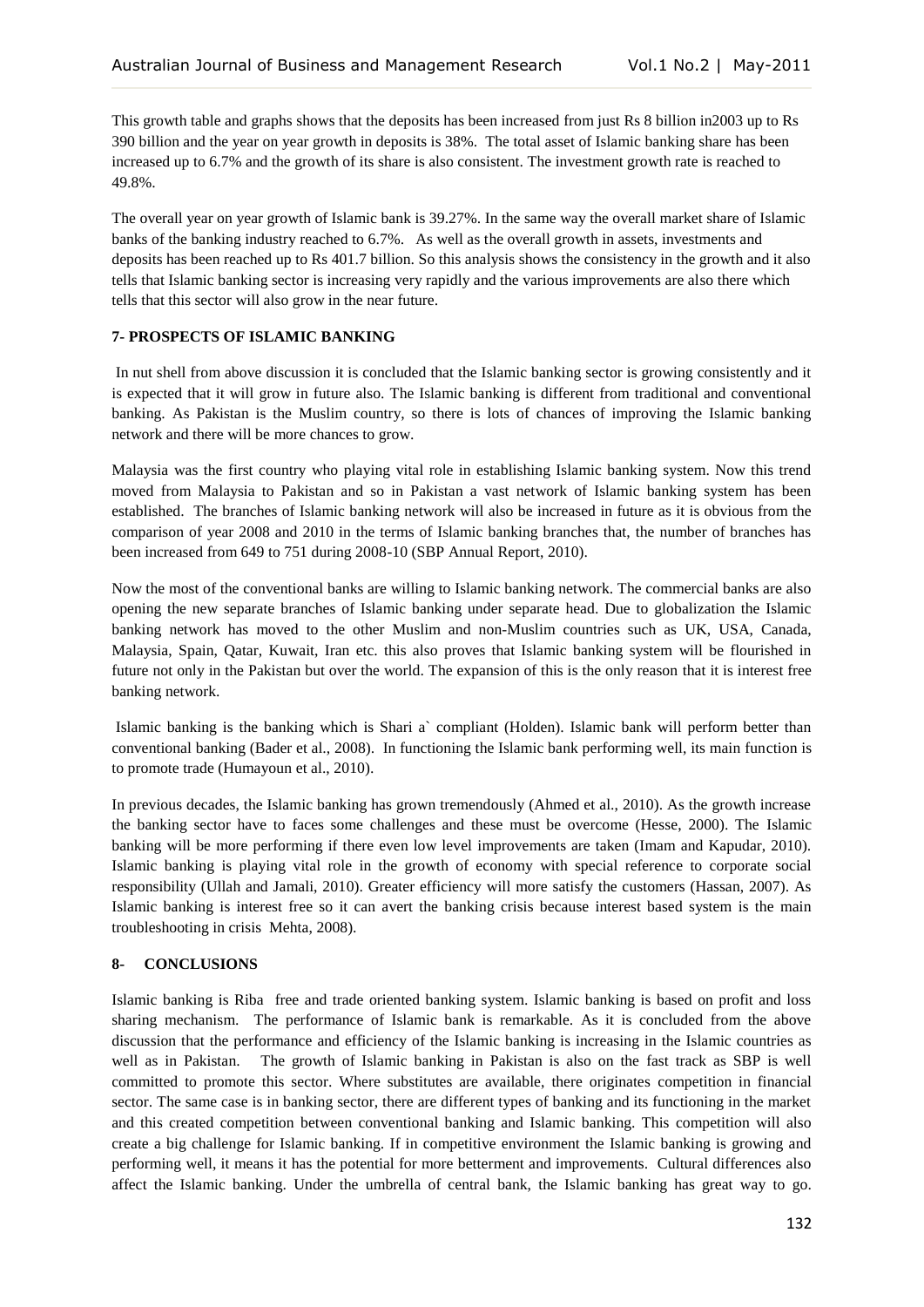Moreover, the deposits, financing facilities of Islamic in previous decade witnessed high ups and further more, Islamic banks are expanding their branch networks. Along with purely Islamic banks, conventional banks are also in this race to target the mass with Islamic banking needs. That is why conventional banks are opening their Islamic banking braches along with conventional banking branches.

This study is conducted with limited parameters while evaluating the performance of the sector, as all the aspects and parameters of growth are not considered, so this may become the basis for future research and analysis.

### **REFERENCES**

- 1. Ahmed et al. (2010), "An Analysis of Functions Performed by Islamic Bank: A Case of Pakistan", *European Journal of Social Sciences*, Volume 17, No. 1.
- 2. Ariff, M. (2006), "Islamic Banking, A Variation of Conventional Banking" *Monash Business Review*, 4(3),
- 3. Ahmed et al. (2010), "Islamic Banking Experience of Pakistan: Comparison between Islamic and Conventional Bank", *International Journal of Business and Management*, Volume 5, No. 2.
- 4. Ahmad et al. (2008), "Problems and Prospects of Islamic Banking: a Case Study of Takaful Al-Jarrah, I. and P Molyneu"Efficiency in Arabian Banking", paper presented at the *International Conference on Financial Development in Arab Countries, Abu Dhabi, UAE*
- 5. Ahmad, A., Rehman, K. & Saif, M. I. (2010). Islamic Banking Experience of Pakistan: Comparison of Islamic and Conventional Banks, *International Journal of Business and Management*, 5 (2), 137-144.
- 6. Ahmad, A., Rehman, K., Saif, M. I. & Safwan, M.N.(2010). An Empirical Investigation of Islamic Banking in Pakistan based on Perception of Service Quality, *African Journal of Business* Management, 4 (6), 1185-1193.
- 7. Ahmed, H. (2002) "A Microeconomic Model of an Islamic Bank", *Islamic Development Bank, Islamic Research and Training Institute* Research Paper No. 59
- 8. Akhtar, S. (2007). Pakistan-Banking sector reforms: performance and challenges*,* Lecture by Governor of the SBP Pakistan at the Graduate Institute of International Studies, Geneva, 1 February 2007.
- *9.* Bader, M. K., M. Ariff and H. Taufiq (2007), "Efficiency of Islamic banks: International Evidence", paper presented in the *14th Annual Global Finance Conference GFC, April 1-4 in Melbourne, Australia.*
- 10. Bader, M. K., M. Shamsher, M. Ariff and H. Taufiq (2007), "Cost, Revenue and Profit Efficiency of Islamic Versus Conventional Banks: International Evidence Using Financial Ratios Approach", paper submitted to the Special Issue on Performance Analysis of the Islamic Banking and Financial Industry, *Review of Islamic Economics*, 11(1).
- 11. Haron, A. and Hock, J.L.H. 2007. "Inherent Risk: Credit and Market Risks," in Archer, S. & Karem, R.A.A.(ed.). *Islamic Finance: The Regulatory Challenge*, Singapore: Wiley.
- 12. Hassan, M. K. (2005), "The Cost, Profit and X-Efficiency of Islamic Banks: Economic Research Forum", 12th Annual Conference, Cairo, Egypt.
- 13. Hassan, M. K., M. Samad and M. M Islam (2003), "The Performance Evaluation of the Bahraini Banking System", University of New Orleans: Working Paper.
- 14. Hassan, M. K. and A. M. Bashir (2003), "Determinants of Islamic Banking Profitability", ERF paper.
- 15. Havrylchyk, O. (2006), "Efficiency of the Polish Banking Industry: Foreign versus Domestic Banks", *Journal of Banking and Finance*, **30**, 1975-1996.
- 16. Hassan (2007), "Evaluation of Islamic Banking Performance", Munich Personal RePEc Archive, Paper No. 6461.
- 17. Hussein, K. H. (2004), "Banking efficiency in Bahrain: Islamic versus Conventional Banks", Islamic Development Bank, Islamic Research Training Institute, Research Paper, No. **68**
- 18. Imam and Kapudar (2010), "Islamic Banking: How Has It Spread?" , International Monetary Fund.
- 19. State Bank of Pakistan (2003), Quarterly Performance Review of the Banking System, Banking Supervision Department. http://www.sbp.org.pk/publications/q\_reviews/Q\_Review\_Sep\_o3.pdf
- 20. State Bank of Pakistan (2004), Quarterly Performance Review of the Banking System, Banking Supervision Department http://www.sbp.org.pk/publications/q\_reviews/Q\_Review\_Sep\_04.pdf